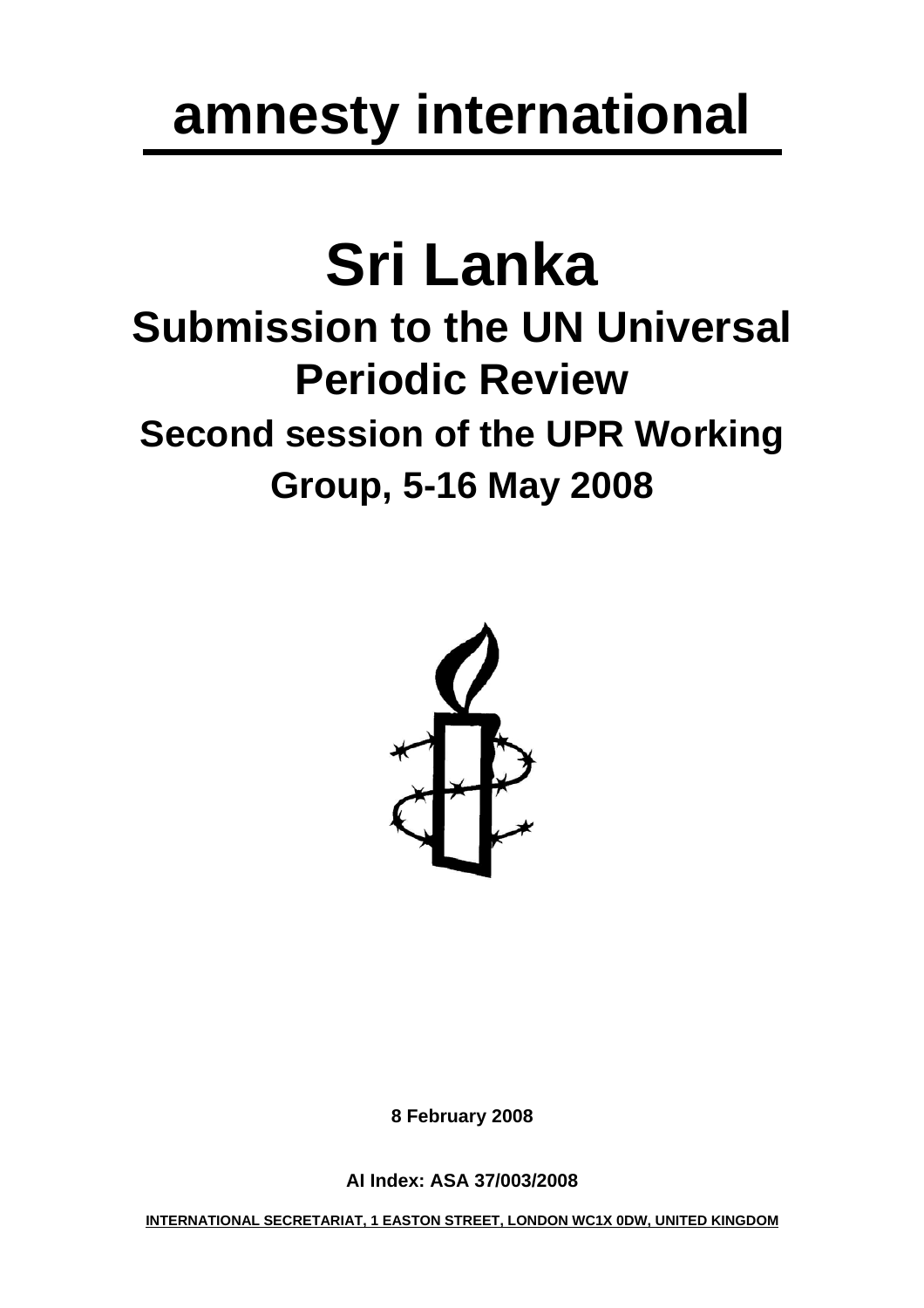### **Sri Lanka**

### **Amnesty International Submission to the UN Universal Periodic Review**

Second session of the UPR working group, 5-16 May 2008

**Key words**: rule of law, lack of redress, impunity, armed conflict

In this submission, Amnesty International provides information under sections B, C and D (as stipulated in the General Guidelines for the Preparation of Information under the Universal Periodic Review):

- Under B, Amnesty International raises concern over the process of appointing members of public commissions, restrictions on the right to freedom of expression under Emergency Regulations, and the ruling by the Supreme Court to prevent the UN Human Rights Committee from considering individual cases.
- In section C, we describe concerns related to enforced disappearances, unlawful killings, internally displaced persons, child soldiers, arbitrary arrest and detention, torture and other ill‐treatment, freedom of expression, and impunity for human rights violations.
- In section D, Amnesty International makes a number of recommendations in the areas of concerns listed.

#### **B Normative and Institutional Framework**

#### **Undermining the rule of law**

 $\overline{a}$ 

1. The 17<sup>th</sup> Amendment to the Constitution, passed by Parliament in 2001, establishes an independent, ten‐member Constitutional Council (CC) mandated to make appointments to key public commissions, in order to ensure their independence. In March 2005 the terms of six of the 10 council members ended. A subsequent disagreement by minority parties in Parliament over who could nominate the 10 $^{\rm th}$  member was used to justify the eventual failure to formally authorize the CC in 2006. Amnesty International is concerned by the paralysis of the CC, as this has had the effect of removing an essential check on executive authority. Effectively setting aside the 17<sup>th</sup> Amendment, the government assumed direct authority in making appointments to key commissions. In February 2006, following the resignation of two senior Supreme Court Judges from the three member Judicial Services Commission (JSC), new appointments to the JSC were made directly by the Chief Justice and the President Mahinda Rajapaksa rather than through the CC. This undermined the credibility and authority not only of the two judges but also of the JSC. In April 2006 the President appointed members to the National Police Commission and the Public Service Commission. In May 2006 the President unilaterally appointed new members of the Human Rights Commission after their predecessors' terms of office had expired. These appointments undermined public faith in the institutions as well as the individual Commissioners and impeded the ability of the Commissions to effectively deliver on their mandate. In a meeting with the President of Sri Lanka in Geneva in July 2007, Amnesty International expressed concern over recent appointments of Commissioners directly by the President rather than through an independent mechanism.

2. In December 2007, the National Human Rights Commission was downgraded to a B status by the International Coordination Committee of National Institutions for the Promotion and Protection of Human Rights, indicating that it is not fully in compliance with the Paris Principles.<sup>[1](#page-1-0)</sup> The International Coordination Committee downgraded the accreditation of the National Human Rights Commission on two grounds: first,

<span id="page-1-0"></span>*Amnesty International AI Index: ASA 37/003/2008*   $1$  Principles relating to the status and functioning of national institutions for protection and promotion of human rights, adopted by the General Assembly in resolution 48/134 on 20 December 1993.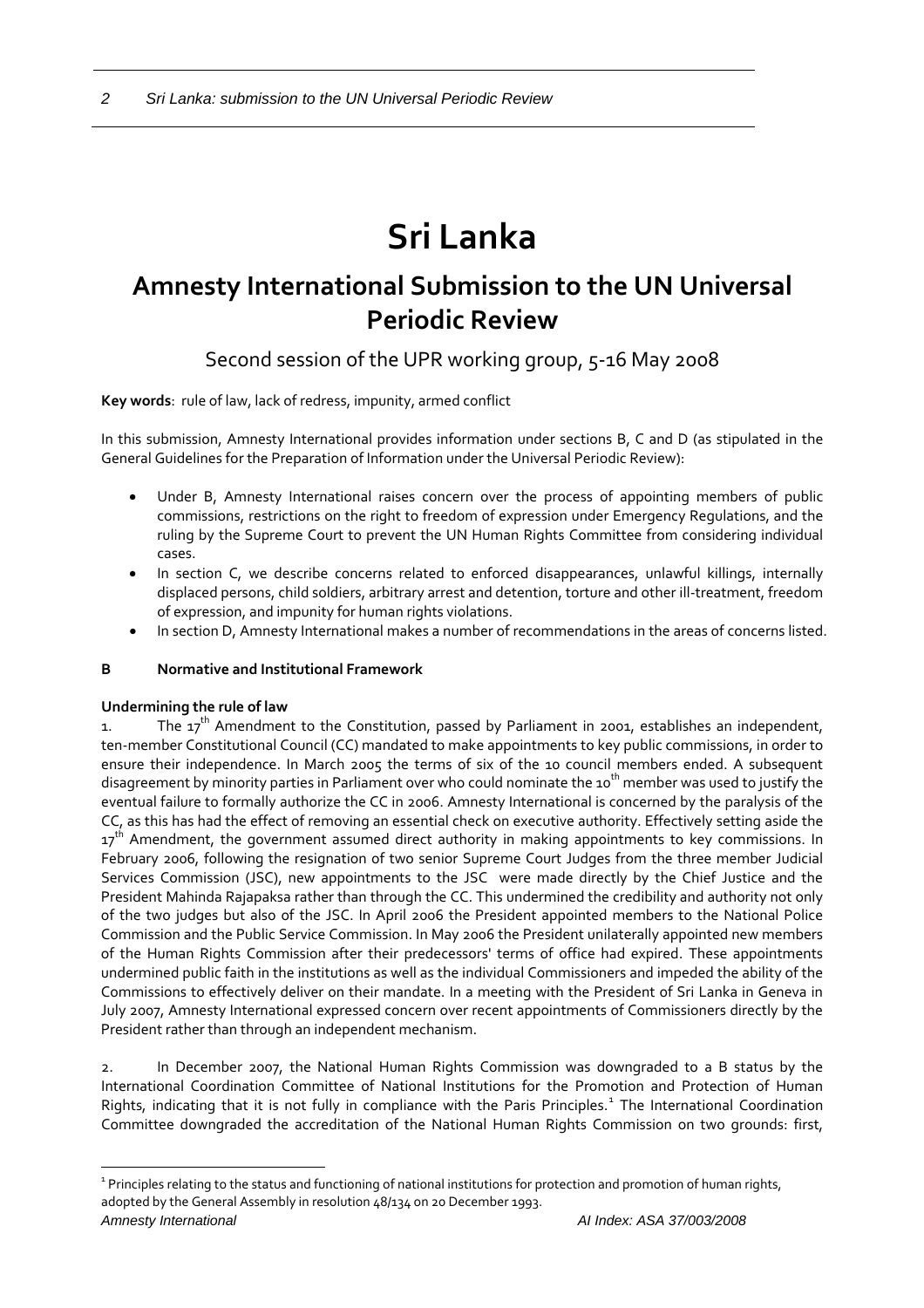because of concerns in relation to the appointment of its commissioners and secondly, because it had publicly expressed its inability to investigate disappearances.

3. Provisions of the Emergency Regulations threaten to impose unjustified and disproportionate restrictions on the right to freedom of expression, in violation of international human rights law. Civil and political rights were further restricted following the reintroduction of the Emergency Regulations in August 2005. The new Regulations allow the government to deploy the military for cordon‐and‐search operations and to detain without charge anyone suspected of terrorist activities. Regulation 6 criminalizes not only "terrorism" and "any specified terrorist activity," but also "any other activity in furtherance of any act of terrorism or specified terrorist activity committed by any person, group or groups of persons." Regulation 7 provides, among other things, that "no person shall… promote, encourage, support, advise, assist, act on behalf of; or organize or take part in any activity or event of, any person, group, groups of persons or an organization which acts in contravention of regulation 6 of these regulations". Amnesty International is concerned that many such provisions of the Emergency Regulation are vaguely worded and therefore may be interpreted as criminalizing a wide range of activities, including media investigations and reporting. There have also been reports of discriminatory application of these regulations against Tamils.

#### **Lack of redress**

5. The judgment by the Supreme Court in the case of Nallaratnam Singarasa case<sup>[2](#page-2-0)</sup> is of serious concern to Amnesty International. The Supreme Court ruled that accepting the process under the First Protocol to the ICCPR, whereby individuals may submit complaints for the UN Human Rights Committee amounts to granting it judicial power within Sri Lanka, in violation of Sri Lanka's Constitution. The Court therefore ruled that the President acted *ultra vires* when ratifying this Protocol, as only Parliament is authorised to bestow judicial powers. Amnesty International is concerned that this ruling, which demonstrates profound misunderstanding of fundamental principles of international law, may have the effect of undermining the rights of individuals who have made or wish to make submissions to the Human Rights Committee, and thus removes an important means of redress.

#### **C. Protection and promotion of human rights in Sri Lanka**

6. The armed conflict in Sri Lanka between government forces, the Liberation Tigers of Tamil Eelam (LTTE) and other armed groups, which has escalated since April 2006, continues to be characterised by widespread human rights abuses.<sup>[3](#page-2-1)</sup> Grave violations of human rights and breaches of international humanitarian law by all parties are continuing in a climate of impunity.

#### **Systemic abuses of international human rights and humanitarian law, including in the context of the armed conflict**

A pattern of enforced disappearances is evident in Sri Lanka, not just in the north and east but also in the capital, Colombo. Several hundred cases of enforced disappearances were reported in the first six months of 2007; in the north and east such violations appear to be part of the government's counter‐insurgency strategy. Many of these disappearances take place inside high security zones and during curfew hours. This suggests that at least some may have been committed by people working directly with or with the consent of the security forces, in particular the Sri Lanka Army, which has primary operational responsibility for security in such areas.

8. The Human Rights Council's Working Group on enforced or involuntary disappearances has expressed concern about the high number of recent cases reported from Sri Lanka.<sup>[4](#page-2-2)</sup> In 2003, the Human Rights Committee urged the Sri Lankan state to implement fully the right to life and physical integrity of all persons (Articles 6, 7, 9 and 10 of the International Covenant on Civil and Political Rights, in particular) and to give effect to the relevant

 $\overline{a}$ 

<span id="page-2-0"></span><sup>2</sup> *Nallaratnam Singarasa vs The Hon. Attorney General*, (S.C Spl (LA) No. 182/99), ruling of 15 September 2006 <sup>3</sup> See Amnesty International: Sri Lanka: urgent need for effective protection of civilians as conflict intensifies, AI Index: ASA

<span id="page-2-2"></span><span id="page-2-1"></span><sup>37/009/2007, 5</sup> April 2007.<br><sup>4</sup> UN Working Group on Enforced or Involuntary Disappearances Concludes its 83rd Session, Revises Methods of Work and Adopts Annual Report, Press Release, 30 November 2007.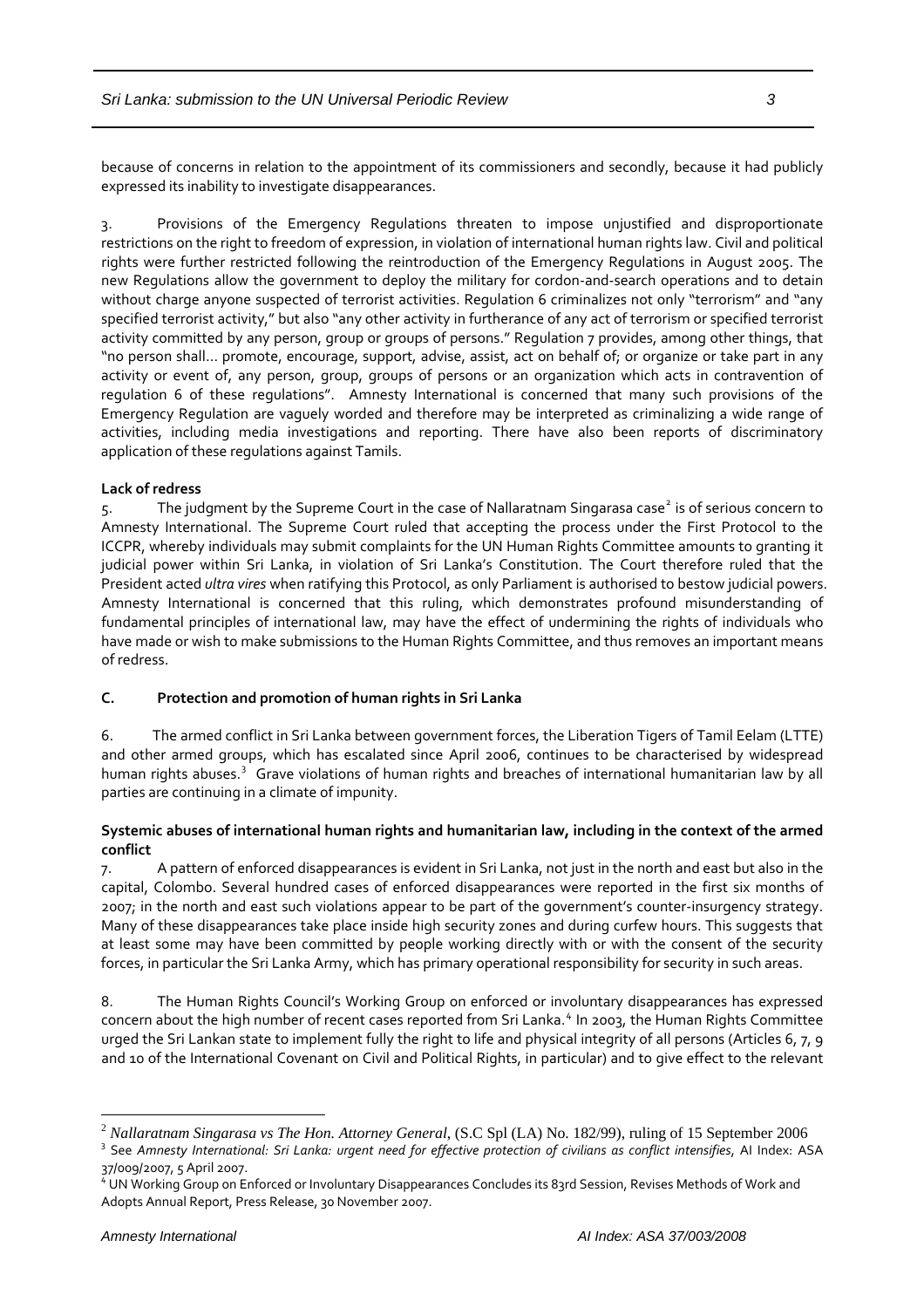#### *4 Sri Lanka: submission to the UN Universal Periodic Review*

recommendations by the Working Group on enforced or involuntary disappearances and by the Presidential Commission for Investigation into Enforced or Involuntary Disappearances.<sup>[5](#page-3-0)</sup>

9. Heavy fighting has resumed since April 2006 between government forces and the LTTE, causing concerns as to the protection of civilians. More than 5,000 people, including at least 35 humanitarian workers, have been killed as a result of the conflict since 2005. The increase in hostilities has lead to a number of unlawful killings.<sup>[6](#page-3-1)</sup> There has been little progress on investigations into the unlawful killing of fifteen Action Against Hunger workers in August 2006 and that of two volunteers from the Sri Lanka Red Cross in June 2007. While the government has publicly condemned acts of violence against humanitarian staff, there has been little action taken to ensure impartial and effective investigations which would lead to the prosecution of those responsible.

10. The number of people displaced as a result of the armed conflict since April 2006 currently totals more than 300,000. In addition, many more people remain displaced on a long‐term basis. In the north‐west town of Puttalam, for example, Muslim families from the north have spent over 17 years displaced from their homes. The physical security of internally displaced persons (IDPs) is also frequently compromised. On several occasions in the last two years, the government has forced IDPs to return to their homes against their wishes and in conditions of insecurity, in contravention of international standards.

11. The recruitment of child soldiers continues in the north and east by the LTTE and the Tamil armed group known as the Karuna Group<sup>[7](#page-3-2)</sup>, despite the government's policy of "zero tolerance" on child combatants. According to UNICEF, since 2002 the LTTE alone has recruited over 5,700 children. In May 2007, the Security Council Working Group on Children and Armed Conflict proposed measures to be taken against the LTTE if it continued to recruit children, such as travel bans and freezing of assets. The UN Special Representative of the Secretary‐General for Children in Armed Conflict identified the LTTE as "a repeat offender who has been on the Secretary-General's list of violators for four years".<sup>[8](#page-3-3)</sup>

12. In January 2008 Amnesty International received reports that families in Batticaloa District in eastern Sri Lanka were fearful of child recruitment by armed cadres of the Karuna Group who remain active in the east.

13. The resumption of hostilities in April 2006 has lead to an increase in cordon and search operations by the security forces and the police which are often targeted at young Tamil men. Allegedly in response to suicide bombings in Colombo on 28 November 2007, the Sri Lankan police arrested over 1,000 Tamils. Amnesty International is concerned that the arrests were made on arbitrary and discriminatory grounds using sweeping powers under Emergency Regulations. The Sri Lankan media reported that the authorities bundled Tamils onto buses and took them to places of detention where they were subject to interrogation. The organisation is concerned about the reported lack of procedural safeguards in relation to the arrests and detention.

14. Amnesty International is concerned at the lack of clarity over procedures to be followed following arrests. There is currently no centralised register of detainees<sup>[9](#page-3-4)</sup> and no guaranteed procedure for informing families and the National Human Rights Commission of the place of arrest and charge within 48 hours of the arrest.

 $\overline{a}$ 

<span id="page-3-0"></span><sup>&</sup>lt;sup>5</sup> Concluding observations of the Human Rights Committee, UN Doc. CCPR/CO/79/LKA, 1 December 2003, para 10.<br><sup>6</sup> All parties to the conflict, including the Government, the LTTE and the Karuna Group, are legally bound by co

<span id="page-3-1"></span>of the Geneva Conventions of 12 August 1949 and customary international humanitarian law. In particular, humanitarian law provides that those not taking an active part in the hostilities must in all circumstances be treated humanely and never be targeted for attacks.

<span id="page-3-2"></span>In 2004, former Tamil Tiger commander Colonel Karuna broke away from the Liberation Tigers of Tamil Eelam (LTTE) to form his own splinter group, Tamil Makkal Viduthalai Pulikal, or People's Liberation Tigers of Tamil Eelam (TMVP).<br><sup>8</sup> Statement Ms. Radhika Coomaraswamy, UN Special Representative for Children in Armed Conflict, Press Rel

<span id="page-3-3"></span><sup>2007,</sup> and Sri Lanka: Amnesty International urges LTTE to live up to its pledge to end child recruitment, AI Index: ASA 37/017/2007,

<span id="page-3-4"></span><sup>10</sup> July 2007.<br><sup>9</sup> A central register of detainees is provided for in article 10(3) of the United Nations Declaration on the Protection of All Persons from Enforced Disappearance.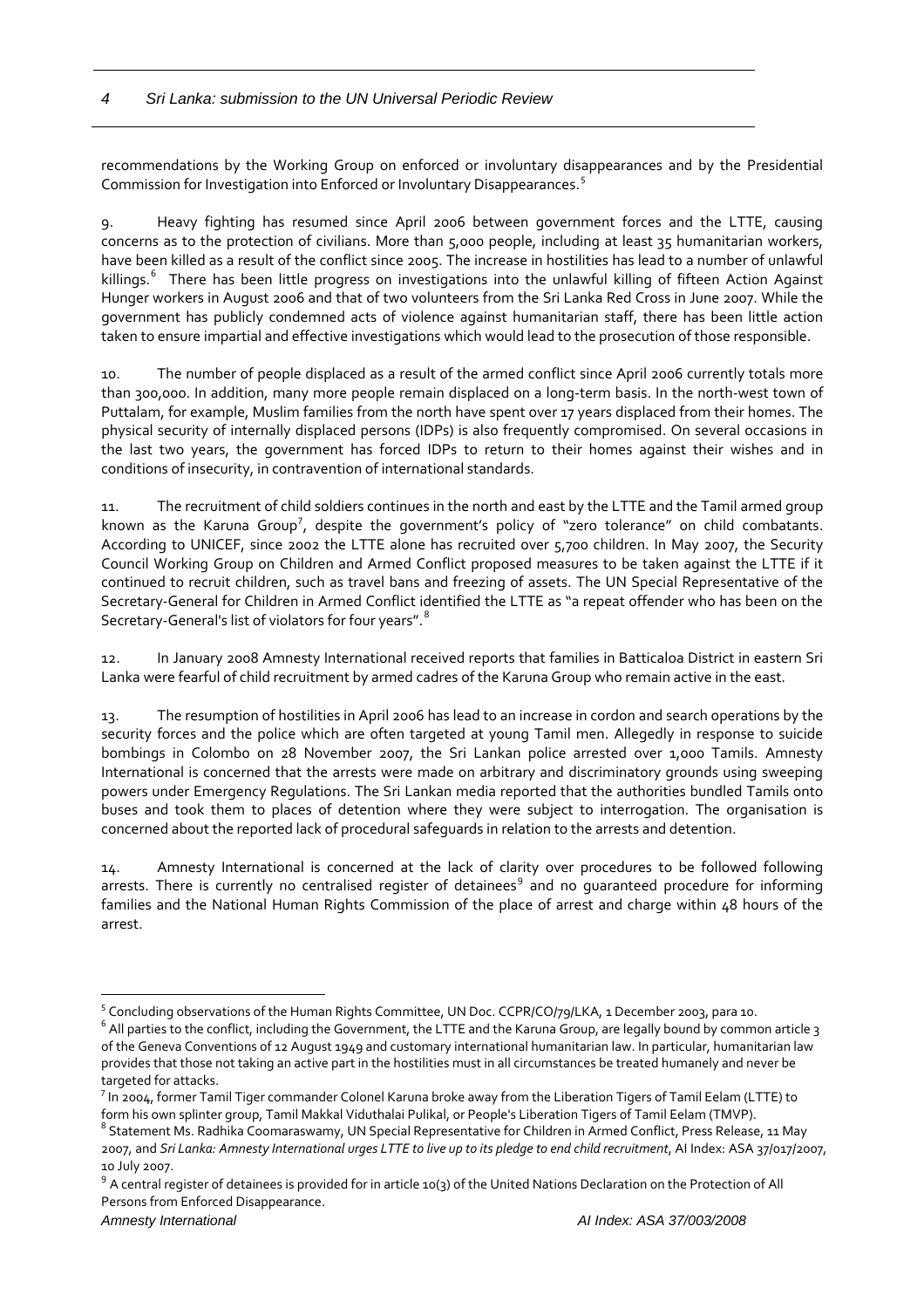15. The UN Special Rapporteur on Torture noted that torture is widespread and "prone to become routine in the context of counter-terrorism operations" in Sri Lanka.<sup>[10](#page-4-0)</sup> The adoption of the Convention Against Torture and other Cruel. Inhuman or Degrading Treatment or Punishment Act, No. 22 of 1994<sup>[11](#page-4-1)</sup> was an effort to criminalize torture and bring perpetrators to justice. A significant number of indictments were filed under the Act. Nonetheless, the majority of prosecutions initiated against police officers or members of the armed forces on charges of abduction, unlawful confinement, or torture have been inconclusive due to a lack of sufficient evidence and the unavailability of witnesses.

16. Human rights defenders have been increasingly attacked or threatened, often with death. Journalists have faced shootings and other physical assaults, abductions, intimidation and harassment, reportedly carried out by both government personnel and members of armed groups, including the LTTE and the Karuna Group. In 2007, the number of attacks on journalists, particularly those considered part of the Tamil media, escalated and journalists from all communities have been arrested in connection with articles critical of the government.<sup>[12](#page-4-2)</sup> In the Jaffna peninsula alone, six media workers have been killed since May 2006, four of whom worked for the Jaffna based daily *Uthayan*.

#### **Impunity for human rights violations**

17. Amnesty International is gravely concerned about the persistent climate of impunity for human rights abuses in the context of the conflict, reported by human rights activists and other civil society actors in Sri Lanka. The organization considers that there is an urgent need for systematic monitoring and prompt, impartial and effective investigations.

18. In September 2006, in response to international concern over the human rights crisis in Sri Lanka, the government established a Commission of Inquiry (CoI) and an International Independent Group of Eminent Persons (IIGEP). While Amnesty International welcomes all steps towards addressing impunity, the organization is concerned that the mandate of the CoI and IIGEP is limited to only 16 cases (albeit with the possibility of new cases being considered) and cannot address the broader range of human rights violations. It is also a matter of concern that the CoI is merely to be advised by the IIGEP, that it will report only to the Sri Lankan President, and that it is not formally part of the country's justice system.<sup>[13](#page-4-3)</sup> The continuing absence of an effective witness protection programme poses a serious obstacle to the work of the CoI and other investigative bodies. The CoI has failed to gain the confidence of the public and has also failed to act as a deterrent for human rights violations.

19. The official end to the ceasefire agreement on 16 January 2008 and the subsequent withdrawal of the Sri Lankan Monitoring Mission leaves a vacuum in terms of independent reporting of human rights violations which compounds feelings of insecurity, particularly in the north and east of the country.

#### **D Amnesty International recommendations**

Amnesty International considers that there are a number of key challenges that the government of Sri Lanka must address to uphold its commitment to human rights protection, including as a member of the Human Rights Council:

#### **Strengthening the rule of law**

- To ensure that members of public commissions are selected through an independent process;
- To abolish all emergency legislation currently in force or bring it into line with international human rights law and standards, including ensuring the protection of the right to life, freedom of expression, freedom

 $\overline{a}$ 

<span id="page-4-0"></span><sup>&</sup>lt;sup>10</sup> See UN Press Release, 'UN human rights expert reports allegations of torture in Sri Lanka', 29 October 2007.<br><sup>11</sup> The restrictive definition of torture in the Convention Against Torture and other Cruel. Inhuman or Deg

<span id="page-4-1"></span>Punishment Act, No. 22 of 1994 continues to raise problems in the light of article 7 of the International Covenant on Civil and

<span id="page-4-3"></span>

<span id="page-4-2"></span>Political Rights.<br><sup>12</sup> Amnesty International, Sri Lanka: Silencing Dissent (AI Index ASA 37/001/2008), 7 February 2008.<br><sup>13</sup> See Establishing a Commission of Inquiry into serious violations of human rights law and internat *Lanka: Amnesty International's recommendations* (ASA 37/031/2006), 12 September 2006.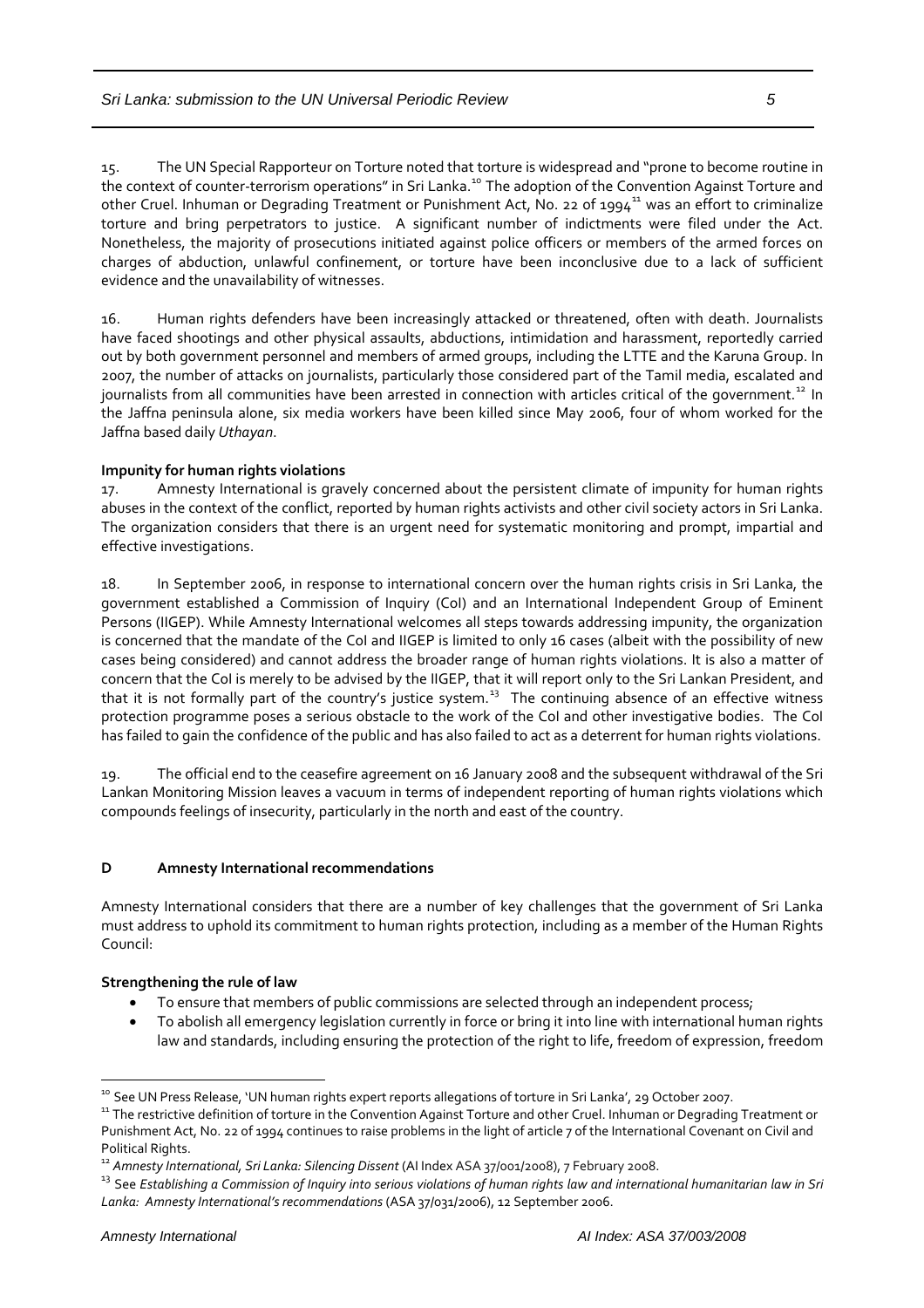from arbitrary detention, discrimination, enforced disappearances, torture and other cruel, inhuman or degrading treatment or punishment;

• To ratify the Optional Protocol to the Convention against Torture and Other Cruel, Inhuman or Degrading Treatment or Punishment; the Convention for the Protection of All Persons from Enforced Disappearances; and the Rome Statute of the International Criminal Court;

#### **Addressing abuses of international human rights and humanitarian law, including in the context of the armed conflict**

- To put an immediate end to all unlawful killings, irrespective of the identity of perpetrators or victims, and all acts of enforced disappearance, to immediately release all persons held in secret incommunicado detention unless they are transferred to official places of detention where they have immediate access to lawyers and courts, are charged with a criminally recognizable offence and remanded by an independent court.
- To ensure prompt and impartial investigations into all reported killings, enforced disappearance, torture and other ill-treatment, and other serious human rights violations; to ensure that the perpetrators are brought to justice in proceedings that meet international standards of fairness and ensure reparation for victims and survivors;
- To implement fully the recommendations by the UN Working Group on enforced or involuntary disappearances and by the Presidential Commissions for Investigation into Enforced or Involuntary Disappearances;
- To invite the UN Working Group on enforced or involuntary disappearances to visit Sri Lanka, and to implement its previous recommendations fully and without delay;
- To ensure that security is provided in camps, settlements and other locations where internally displaced persons have sought safety, and ensure that their human rights are protected at all times
- To ensure that any return of internally displaced persons to their homes or places of habitual residence takes place voluntarily, in conditions of safety and dignity, and that no one is forced to return to a situation of insecurity
- To prevent the recruitment of child soldiers, including through the adoption and adherence to national and international legal standards, including the Optional Protocol to the Convention on the Rights of the Child, which prohibit the military recruitment and deployment in hostilities of any person younger than 18 years of age
- To ensure that all legislation or practices allowing for or facilitating arbitrary arrest and detention are abolished
- To take immediate steps to prevent all cases of harassment against media personnel and journalists, and ensure that such cases are investigated promptly, thoroughly and impartially, and that those found responsible are brought to justice in accordance with international standards for fair trial.
- To urgently enact and implement legislation to protect victims and witnesses to crimes, which would include violations of international human rights and humanitarian law, in accordance with international standards.
- To allow independent human rights monitors, including the National Human Rights Commission, full access to all places of detention, including police barracks, without prior notice.
- To establish an independent, international human rights monitoring presence on the ground without delay.